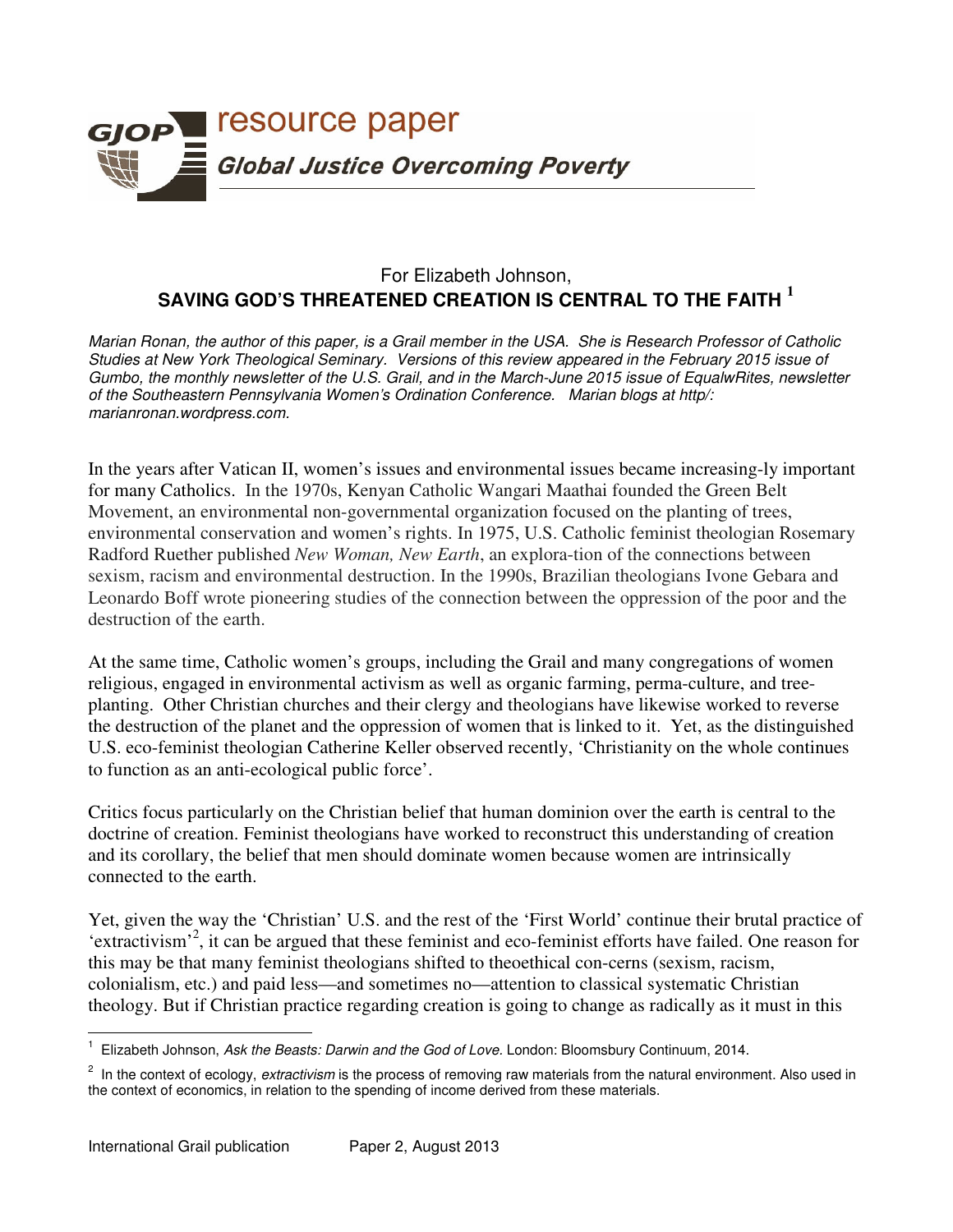era of cli-mate catastrophe, then the theology that under-pins it must be transformed as well. Elizabeth Johnson's new book, *Ask the Beasts: Darwin and the God of Love,* makes a significant contribution to such a transformation.

In *Ask the Beasts*, Johnson, a professor of theo-logy at Fordham University, New York, USA, and a Sister of St. Joseph of Brent-wood, NY, fashions an intellectually sophisticated, yet lyrical, dialogue between the theory of evolu-tion, especially Charles Darwin's *Origin of Species*, and the Nicene Creed. Her purpose in so doing is to demonstrate that 'love of the natural world is an intrinsic part of faith in God', and to create a theology that will generate passionate, ethical action toward plants, animals and ecosystems—as passionate as that which drives faith in God.

The first three chapters of *Ask the Beast* com-prise a close reading of Darwin's *Origin of Species.* If, like me, you have gone your whole adult life 'believing' in evolution without hav-ing read Darwin, or even particularly under-standing the theory of natural selection, these chapters alone make *Ask the Beasts* invaluable. As one reviewer remarks, 'A more careful and sensitive reading of (*The Origin of Species*) would be hard to find anywhere, and not just among theologians'. In the fourth chapter, Johnson explores how aspects of Darwin's theory have 'evolved' since Darwin's own time, even as contemporary scientists affirm that the theory of evolution is 'accurate beyond reason-able doubt'.  $(102)$ 

Throughout the rest of the book, Johnson con-structs a dialogue between Darwin's theory of natural selection and the Nicene Creed, a dialogue that will enable Christians to shift their faith from an 'abstract and distant deity' to a 'living God intensely engaged with the world'. Chapter 5 braids Darwinism with biblical images, the theology of Thomas Aquinas and contemporary theology to represent the entire natural world, and not merely human history, as the dwelling place of God. The Holy Spirit, an afterthought in most anthro-pocentric theology, is the primary actor in this profound theological deepening. (This was also the case in Johnson's 1992 theological recon-structtion, *She Who Is: The Mystery of God in Feminist Theological Discourse.*) By dint of its ongoing evolution, the natural world 'continu-ously participates in the livingness of the One who is sheer, exuberant aliveness'. (148).

The next three chapters fill out this vision, ex-ploring the freedom of creation, the suffering and death of all things, and *creatio ex nihilo<sup>3</sup>* /eschatology, in dialogue with Darwinian thought. Finally, in chapter 9, Johnson's argu-ment culminates in a new, deeply moving paradigm, that of the 'community of creation', in place of the earlier top-down, human-dominion paradigm of creation.

It's hard to convey adequately the scope and artistry of Johnson's writing. I was especially moved by the last six chapters, in which John-son weaves together images and concepts from *The Origin of Species* and other scientific sources with theological texts from across the centuries, powerful biblical material, selections from English literature ('The world is charged with the grandeur of God ...'<sup>4</sup>) and the thinking of other eco-theologians. The concluding chap-ter alone would make a splendid prayer book.

 $\overline{a}$ 

<sup>3</sup> 'creation out of nothing'

<sup>4</sup> From Gerard Manley Hopkins, *God's Grandeur*, 1918.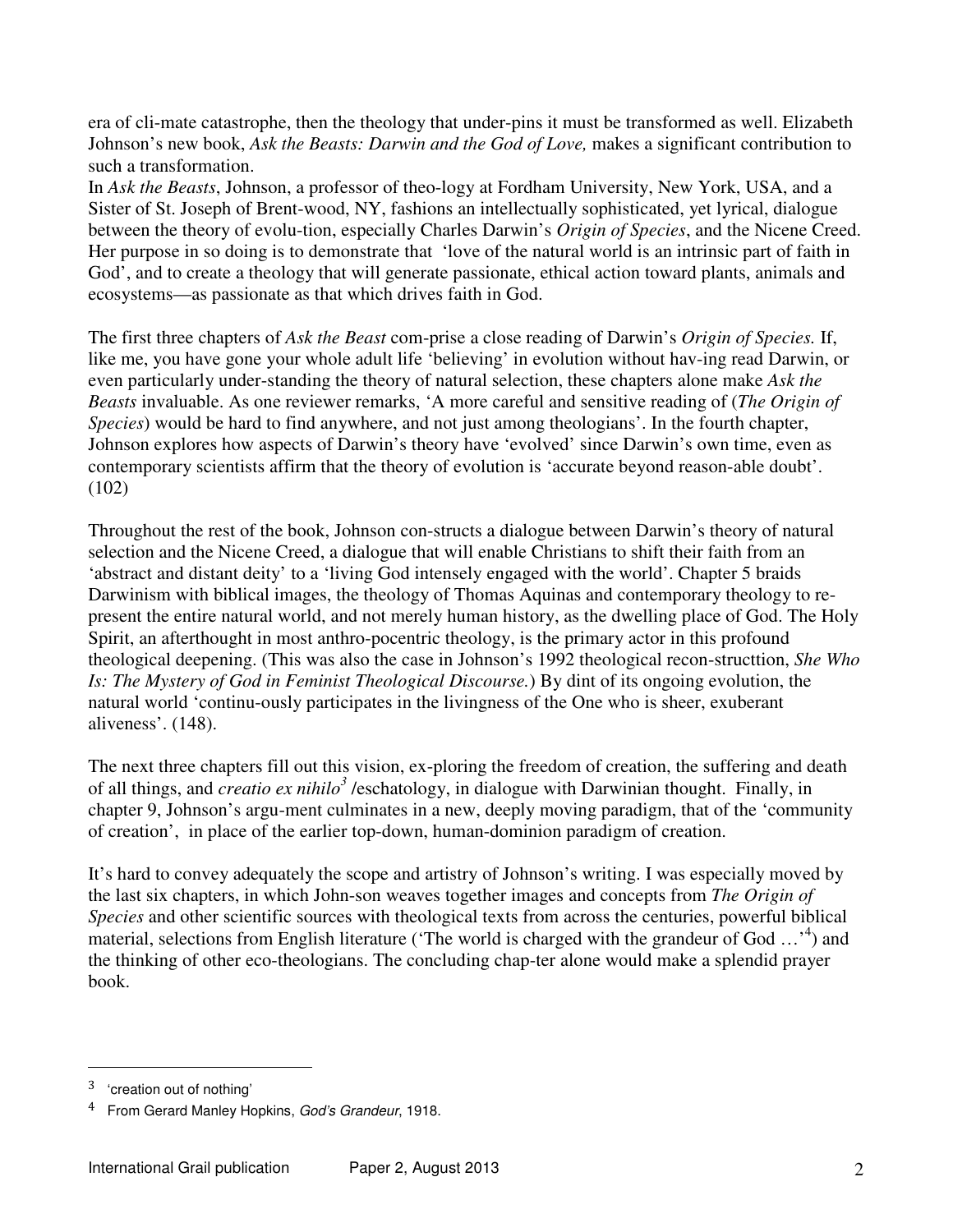Elizabeth Johnson has shown considerable courage in writing *Ask the Beasts.* As you may remember, in 2011 the Committee on Doctrine of the United States Conference of Catholic Bishops issued a stinging critique of Johnson's previous book, *Quest for the Living God,* claiming that it completely 'undermines the Gospel'. (This condemn-tion was subsequently reiterated by the Vatican Congregation for the Doctrine of the Faith.). A number of the theo-logical issues that the bishops targeted in that book are also pivotal in *Ask the Beasts.* As Georgetown theologian John F. Haught ex-plains, the bishops' critique of Johnson focused particularly on Johnson's position that God suffers along with creation.<sup>5</sup> Their position is predicated on the argument that God cannot suffer because suffering is always the result of sin. Such a theology serves to keep God separ-ate from, uncontaminated by, a sinful humanity.

But such a dualist theology is utterly incompat-ible with the evolution of species. Johnson's expansive reading of natural selection in *Ask the Beasts* includes the essential function of the suffering and death of some non-human species in the eventual emergence of higher species (including us). But the suffering of non-human species is not, by definition, a result of sin, so all suffering cannot be the result of sin, and it is not theologically inconceivable that God should suffer. For Johnson, God's oneness with all of creation is so fundamental that God suffers along with creation, even as She is also greater than that suffering.

It may be that the bishops will attack Johnson's theology in *Ask the Beasts,* as they did the theo-logy in her previous work, though with Pope Francis's encyclical on the environment and his emphasis on mercy, perhaps not. All that not-withstanding, the news about the effects of human-induced climate change on God's creation grows increasingly dire. Christians (including the U.S. Catholic bishops) must acknowledge that the obligation to save that creation is at the heart of Christian teaching if such teaching is not soon to become irrelevant. There's no better way to begin this life-and-death conversion than by engaging deeply with *Ask the Beasts*.

## **Addendum after the publication of** *Laudato Si',* **Pope Francis's Encyclical** *'On the Care of Our Common Home'.*

Anything written about Catholicism and the environment demands reconsideration after the publication of Pope Francis's attention-grabbing encyclical on June 18, 2015. This includes my review above of Elizabeth John-son's *Ask the Beasts*.

A major question involves the place of women, and of feminist theology and activism, in Catholic teaching on climate change and environmental destruction. As I have argued elsewhere<sup>6</sup>, despite the occasional action to the contrary (such as washing women's feet on Holy Thursday), Pope Francis adheres to the traditional Vatican position on women and sex-uality. That is to say, he continues the teaching on complementarity enforced by his papal pre-decessors. In this teaching, women are intrinsic-ally passive and receptive and men active, just as Christ is the male Spouse and the Church is the receptive, obedient 'wife'. It seems likely that the Pope himself actually holds these posi-tions but, even if he didn't, given the institu-tional church's focus on sexual teaching since Vatican II, his moving in any other direction would risk a civil war! What Pope Francis says about population and abortion in

 $\overline{a}$ 

<sup>5</sup> www.commonwealmagazine.org/unevolved

<sup>6</sup> https://marianronan.wordpress.com/2014/03/31/christ-the-spouse-pope-francis-and-womens-ordination/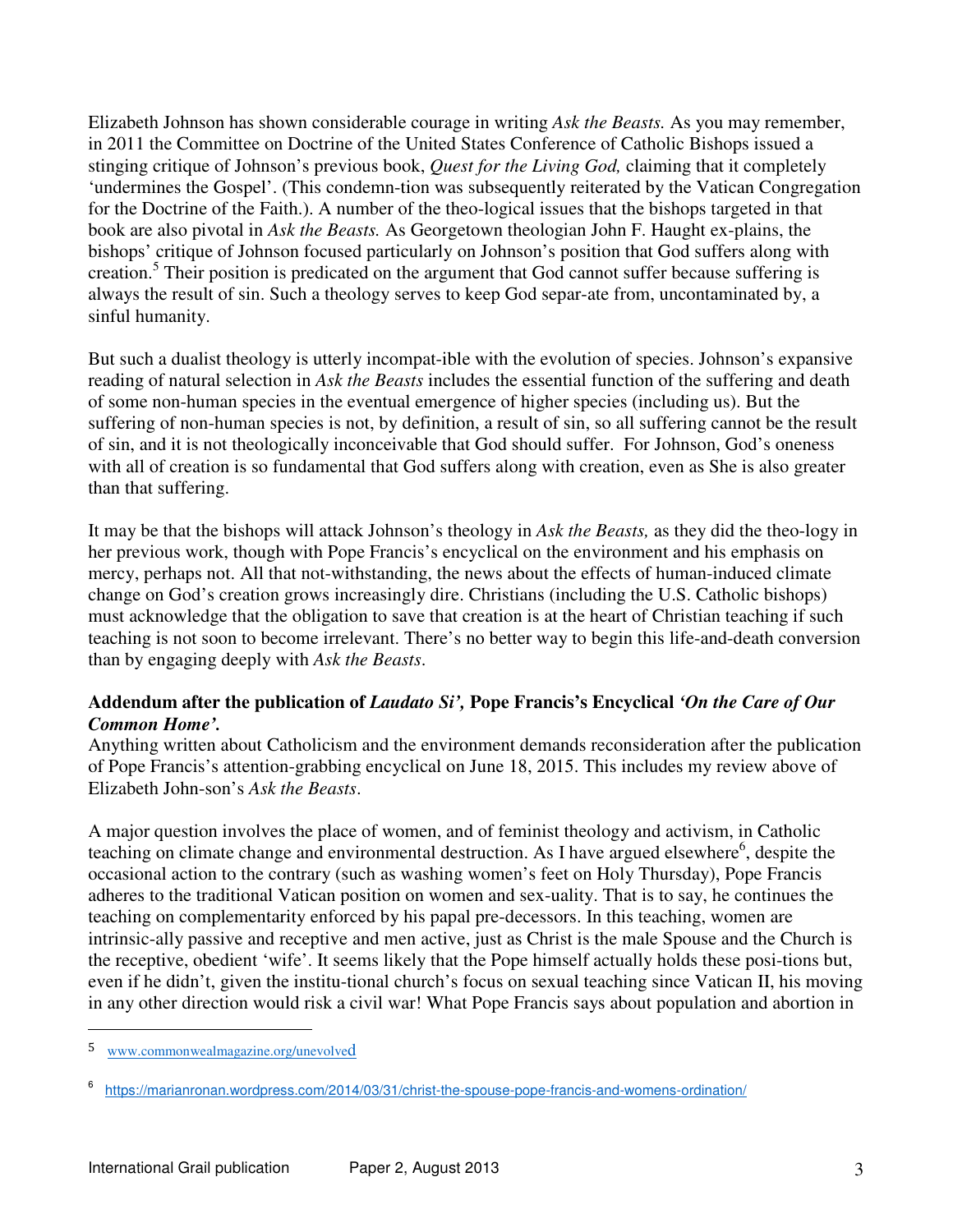*Laudato Si'* certainly suggests that his position on women and sexuality are consistent with the teachings of Paul VI, John Paul II and Benedict XVI.

In my review, I situate Elizabeth Johnson's *Ask the Beasts* within the history of feminist theo-logy. Doing so at the time made sense, given Johnson's historic role in Catholic feminist theology and particularly given the ferocious criticism by the U.S. Catholic Bishops of her previous book, *Quest for the Living God*. I also argue that Johnson showed considerable cour-age in publishing *Ask the Beasts* since she in-cludes in it some of the theological positions singled out by the U.S. bishops.

What I do not say is that in various places in the book, Johnson also is careful to emphasize the basically orthodox Catholic positions she holds on the transcendence of God, along with God's profound love and connection with creation. In these passages she is rebutting the bishops' suggestions that she is, in effect, a pantheist, someone who denies any separation between God and the material world.

At a lunch we shared after I had published my review of *Ask the Beasts*, Johnson told me that some feminists had criticized the book because it says very little about women. I myself had overlooked this fact because I was at the time unable to think of Johnson's work outside the context of her massive contribution to feminist theology. But as I returned to *Ask the Beasts* after our luncheon conversation, I had to admit that Johnson says very little about women or feminism there. I would argue, however, that her reconfiguration of God's relation to creation in light of evolution is implicitly feminist, because it undercuts the classic Christian polar-ization between women/earth on the one hand and male God /heaven on the other.

Later in our luncheon I asked Johnson another question. Now I put that same question to all of us who are reading this Resource Paper:

The issues that Pope Francis addresses in *Laudato Si'* are matters of life and death. Might it not be wise then for at least some of us to stop talking about the feminist issues that have been the cause of so much conflict between the Vatican, the hierarchy and Catholic women, and to focus instead on spreading the Pope's call for 'integral ecology'?

Furthermore, some conservative Catholic bishops, priests, politicians and churchgoers have tried to dismiss the Pope's words as going beyond the scope of his knowledge and author-ity. Should Catholic women activists and theo-logians criticize the encyclical from the left, objecting, for example, to his dismissal of population as an environmental issue, because it can be seen to be so closely tied to issues of reproductive freedom? Or should we put our own deeply held concerns about women's equality in the Church aside, and support Pope Francis? After all, isn't he downright heroic to have put out this stinging critique of neo-liberal capitalism, overconsumption and a free market economy, that are doing so much harm not only to the air we breathe, but to the lives of the dwellers of sub-Saharan Africa, of the islands of the Pacific and the fields of southern Cali-fornia, including of our own Grail sisters?

I leave us in the Grail to discuss and decide these questions among ourselves. But to illus-trate where I come down on it, let me tell you a story. Since the publication of the encyclical, I have been working with an ad hoc group of Catholic laywomen and sisters here in New York City to draft and send out a series of inserts about *Laudato Si'* to be published in parish bulletins. I wrote the series of inserts, which other members of the committee then edited and circulated. At a certain point, the chair of the